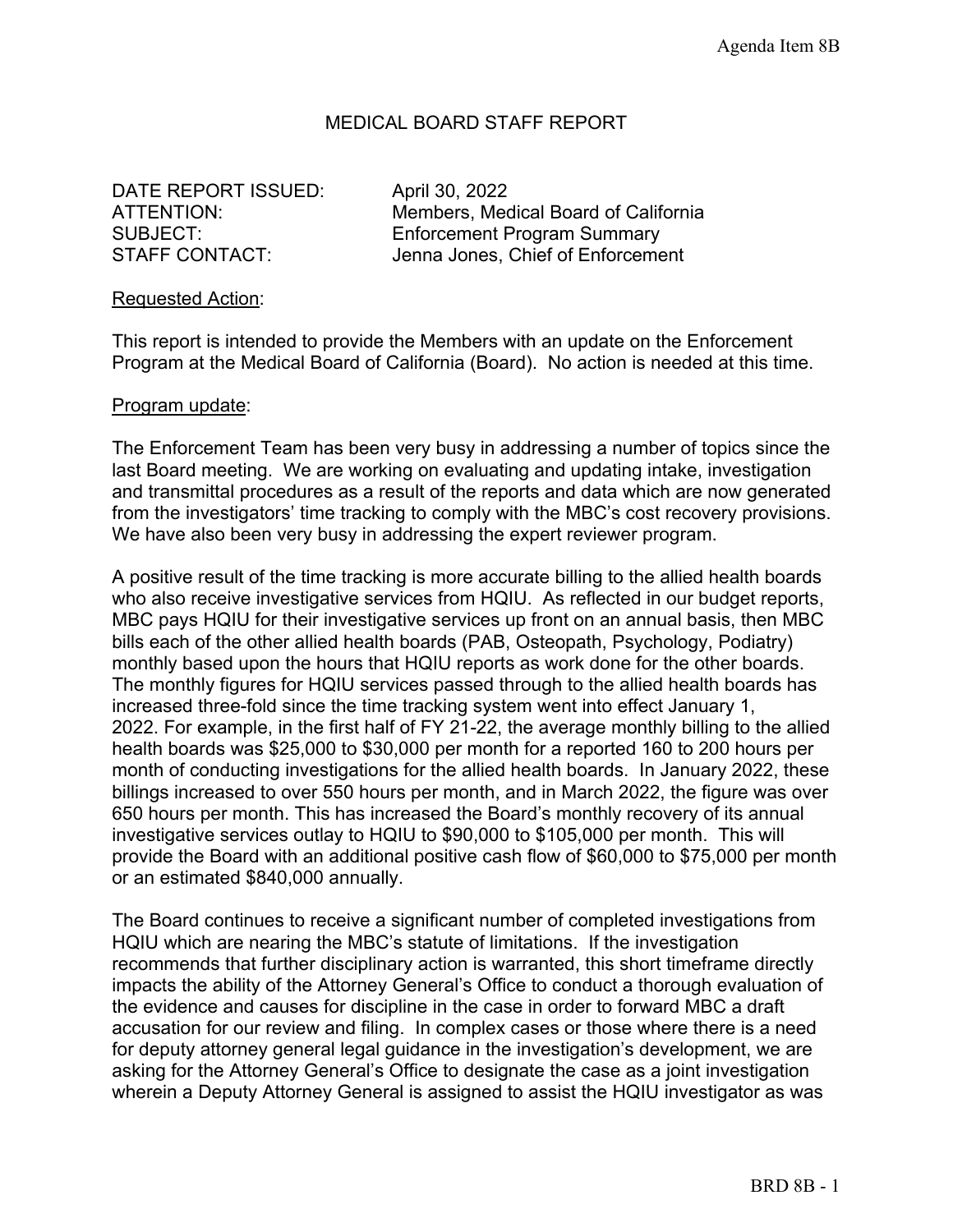done when the Board utilized Vertical Enforcement. We are also receiving a larger number of requests for legal opinions from HQIU, and more cases being identified to be assigned or designated as joint investigations as previously done under the former Vertical Enforcement model.

At the last Board meeting, members inquired about our process with the expert reviewer program. When an application for a new expert is received, the applicant is strongly encouraged to attend the expert review training course. This is an all day, Saturday training course which we provide through WebEx. This interactive training allows the participants to ask questions of the representatives from HQIU, the Attorney General's office, defense counsel and judge who are providing the training. Our most recent training session was held on April 30, 2022. After the training day, the participants are to provide a sample report for review and feedback. If approved, the expert then becomes eligible for the higher reimbursement rates of \$200 per hour for services. Once an expert has provided reports involving actual cases, it may be necessary to provide additional feedback to the expert on subjects such as formatting. In this case, staff or the medical consultant will reach out to the expert for remediation purposes. In other instances, the Board may receive multiple reports from an expert where concerns are raised about their reports and/or conduct with HQIU or the Attorney General's Office and we may choose to remove them from the active list. If remediation is possible, this will be attempted and they could be added back to the list.

#### Expert Reviewer Program:

There are currently 624 active experts in the Board's expert database. Expert program analysts receive monthly reports of experts with expiring contracts and utilize this information to renew contracts. Expert program analysts routinely process billing submitted by experts and work with HQIU, EPU and Deputy Attorney General staff to aid with selecting an expert for cases assigned to their units. Expert and medical consultant program staff submitted information to the Board's Information Systems Branch to develop an automated contract notification system. In the meantime, expert program staff are sending recruitment letters to professional medical societies and organizations. Expert reviewer training is scheduled to be held via WebEx on April 30th. Expert program staff finalized review of the updated Expert Reviewer Guidelines, which are posted on the Board's website. Expert program and medical consultant program staff created a survey to send to medical consultant and expert reviewers to request feedback on both programs. Staff in the expert program and medical consultant program will review the results of the survey, categorize the findings, and consider areas of improvement needed. Advertisement for the following specialties were in the Board's April 2022 Newsletter:

- Addiction Medicine with added certification in Family or Internal or **Psychiatry**
- Cardiology
- Clinical Genetics
- Colon/Rectal Surgery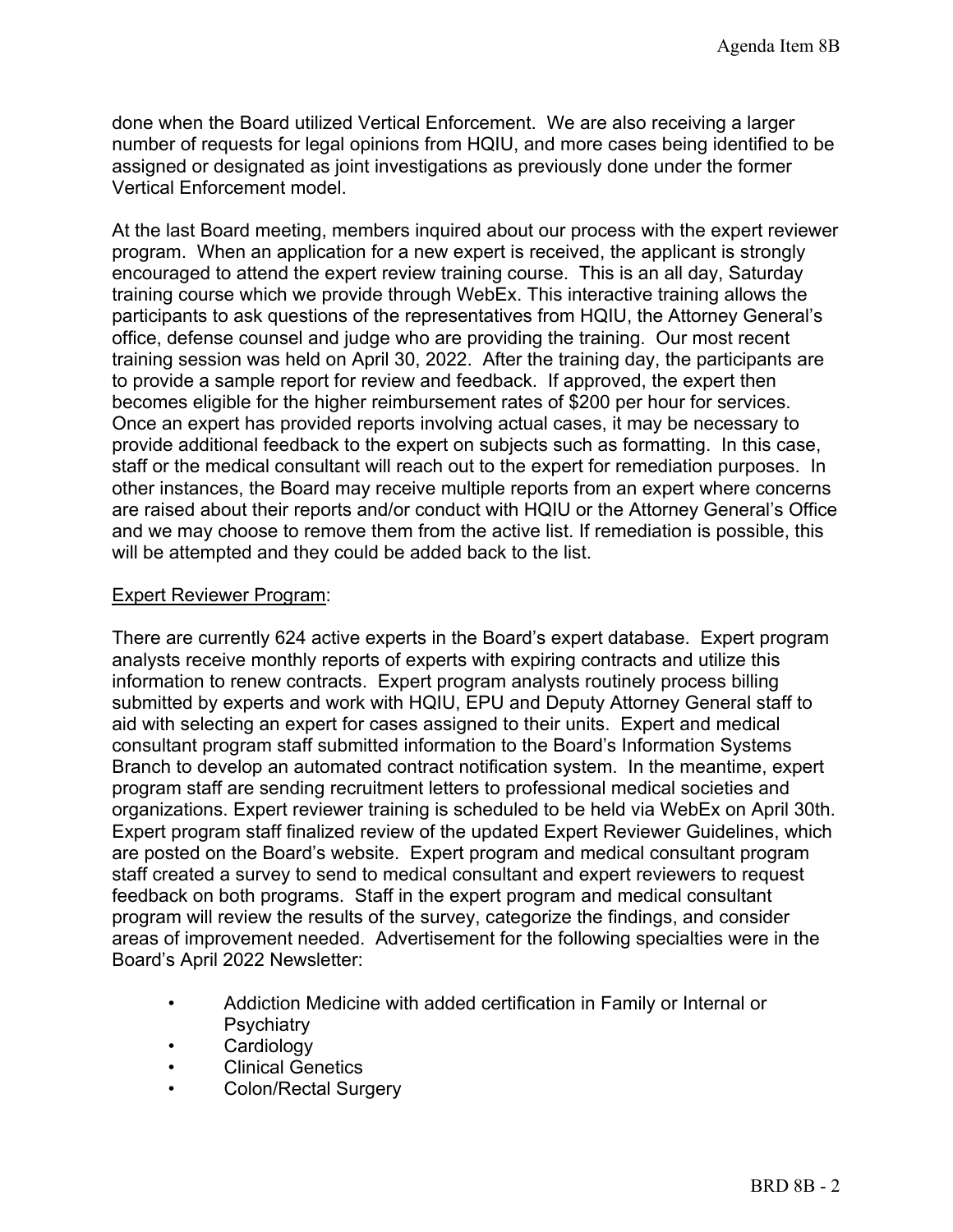- **Dermatology**
- Family Medicine
- Gastroenterology
- Hematology
- Interventional Cardiology
- Neurological Surgery
- **Neurology**
- Obstetrics and Gynecology (with added expertise in Gynecologic Oncology)
- Orthopaedic Surgery
- Pediatric Endocrinology
- Pathology (preferably from: Orange, Riverside, Sacramento, San Bernardino, San Diego, San Francisco, and Ventura Counties)
- Pain Medicine
- Pediatric Gastroenterology
- Pediatric Surgery
- Pediatric Cardiac Surgery
- Pediatric Critical Care
- Pediatric Pulmonology
- Plastic Surgery
- Psychiatry (Forensic and Addiction)
- Radiation Oncology
- Surgery (General and Endocrine Surgery)
- **Thoracic and Cardiac Surgery**
- Urology (General and Gender Reassignment)
- Vascular Surgery
- Midwife Reviewer

## Central Complaint Unit:

The average number of days to initiate a complaint in the Central Complaint Unit (CCU) is 5 days for FY 2021-2022, which is within the timeframe mandated by Business and professions Code section 129(b). The average days to complete the processing of a complaint in CCU is 97 days. CCU staff and management continue to work diligently to ensure communication with consumers is sent out at various milestones throughout the complaint process, review new complaints in a timely manner, send out requests for necessary information in a timely manner, and reduce the overall aging of all complaint types.

CCU currently has two Management Service Technician (MST) vacancies, one parttime and one full-time position, one vacant part-time Associate Governmental Program Analyst (AGPA), three vacant Staff Services Analyst (SSA) positions, and one vacant Staff Services Manager I (SSMI) position. The vacant SSA positions are due to employees transferring to other agencies. The part-time AGPA position was readvertised. The SSA, MST and SSMI positions were advertised, applications are being reviewed to schedule interviews.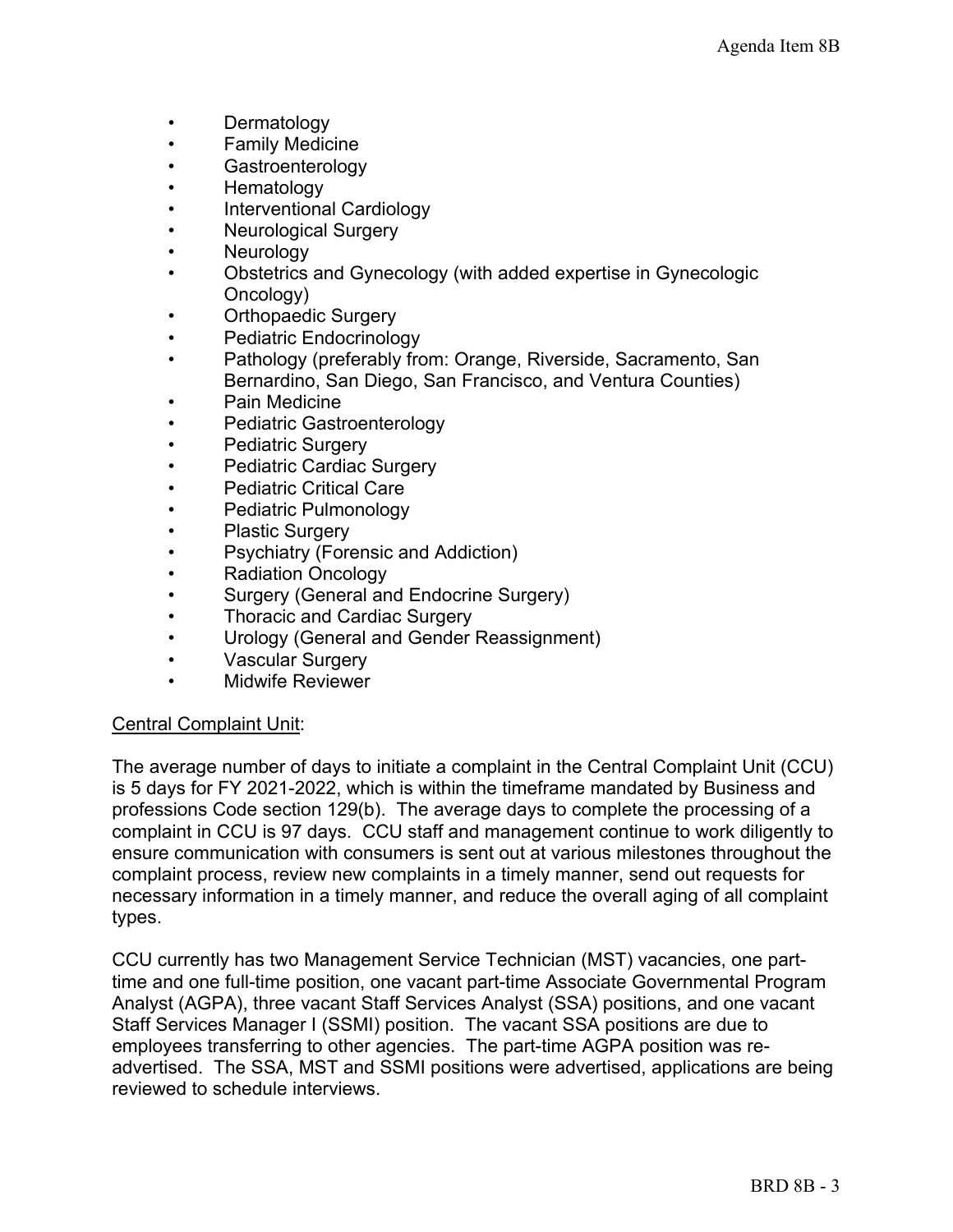The medical consultant program receives a monthly report of consultants with expiring contracts and utilize this information to renew contracts. Medical consultant program staff continue assigning cases that require specialty review to consultants, follow up on cases checked out to consultants for 30 days or more, and routinely process billing submitted by consultants. Advertisement for the following specialties were in the Board's April 2022 newsletter:

- Cardiac Surgery
- Colon and Rectal Surgery
- **Dermatology**
- Gynecology
- Interventional Cardiology
- Interventional Radiology
- Neurological Surgery
- Otolaryngology
- Pain Medicine
- Physical Medicine and Rehabilitation
- Plastic Surgery
- Radiation Oncology
- **Thoracic Surgery**
- Vascular Surgery

#### Complaint Investigation Office

These findings are for physician and surgeon cases for the date range of 1/1/2022 through 3/31/2022.

As of April 1, 2022, the Complaint Investigation Office (CIO) non-sworn special investigators currently has a unit caseload of 174 cases which breaks down into approximately 27 cases each. In order to determine the average, we excluded the manager's position and counted one employee as 1/2 position; resulting in 6.5 total positions.

Since the last enforcement summary, CIO has closed 51 cases and transmitted 17 cases to the Attorney General's Office – 5 criminal conviction cases, 1 malpractice case, 11 vaccination exemption cases, and 6 petitions for reinstatement. Additionally, the CIO referred 2 cases for a PLR.

#### Discipline Coordination Unit:

The Discipline Coordination Unit (DCU) currently has four vacancies, one Staff Services Manager I position, two Associate Governmental Program Analyst (AGPA) positions and one Office Technician (OT) position. All vacancies have been advertised and interviews have been conducted for all positions except one AGPA. A candidate has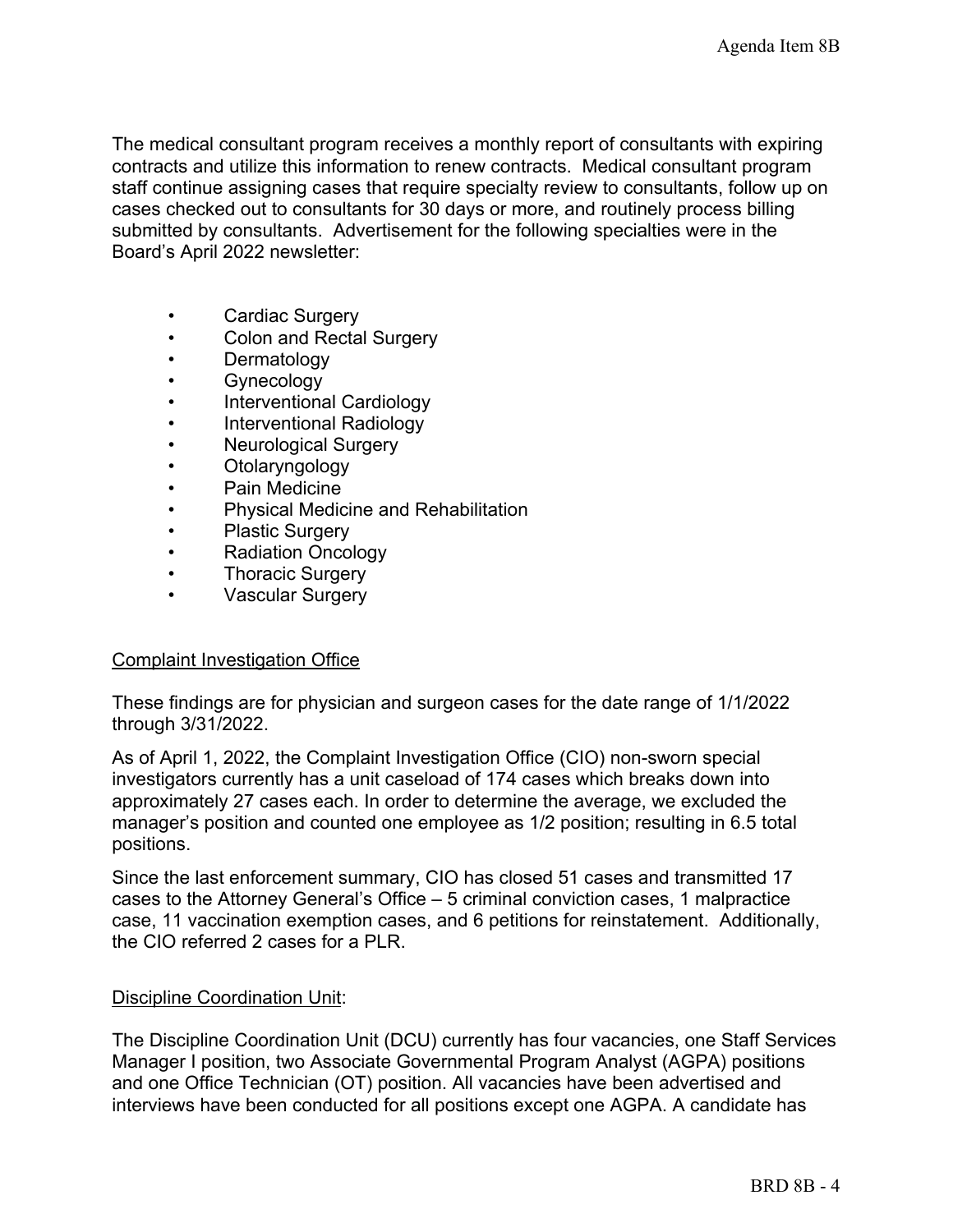been selected to fill one AGPA position and that individual will report to work on May 23, 2022. The SSM I and OT positions were readvertised to increase the candidate pool and management anticipates conducting interviews for both positions in May 2022. Interviews for the remaining AGPA position will also be conducted in May 2022.

DCU management and staff continue to work on updates to the procedure manual and needed documents, while also working to file administrative actions timely.

#### Probation Unit:

The Probation Unit currently has two vacant Inspector positions, one in San Dimas and one in Fresno. Both vacancies have been advertised and management anticipates conducting interviews in May 2022. The conditional offer for the vacant position in Cerritos which was reported in the last summary has been finalized and the employee reported to work on April 6, 2022.

During this quarter, nine Petitions to Revoke Probation and three Accusations/Petitions to Revoke Probation have been transmitted to the Attorney General's Office. Five Petitions to Revoke Probation and four Accusations/Petitions to Revoke Probation have been filed.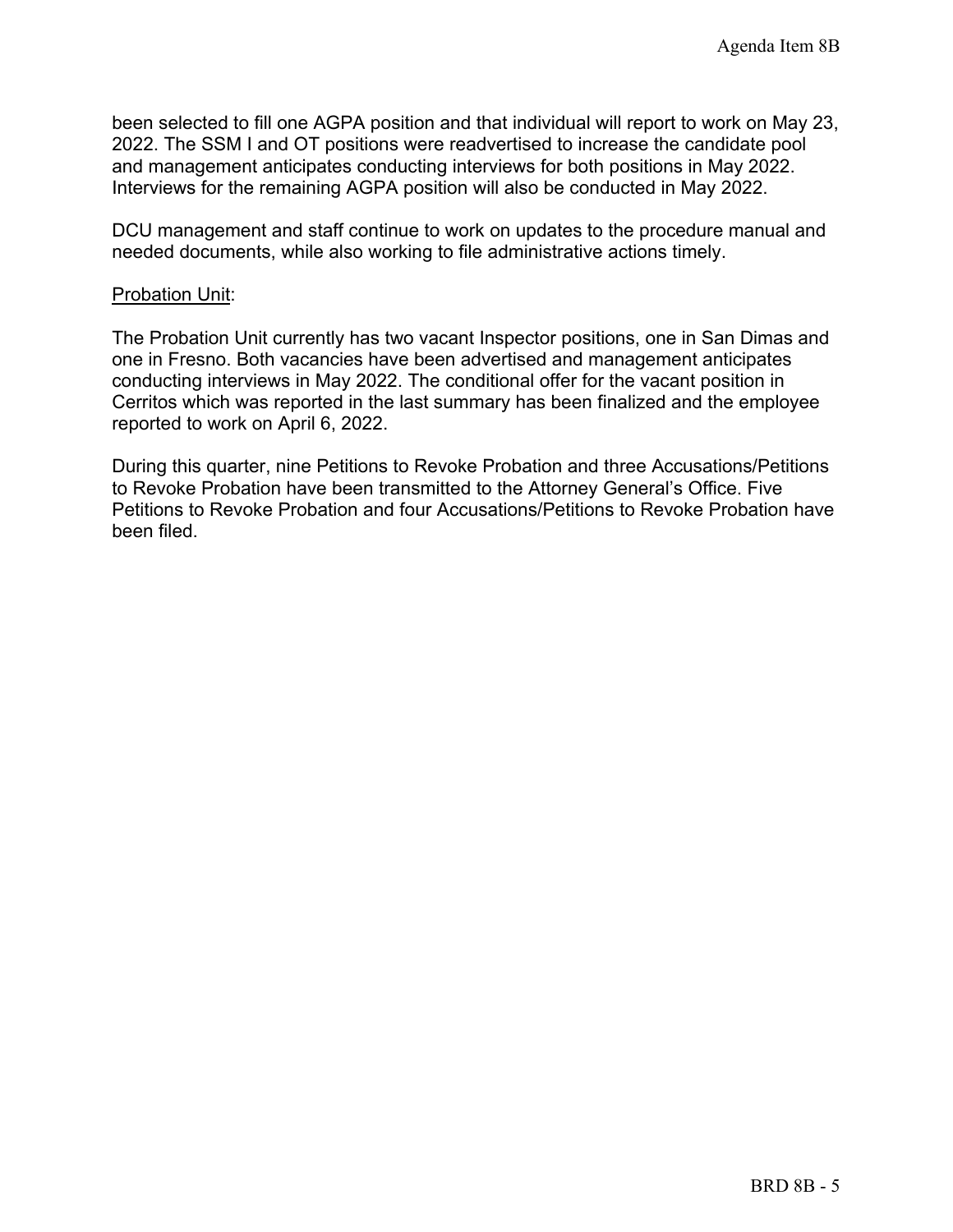

This chart displays the number of complaints received for all license types under the Medical Board (Licensed Midwife, Physician's and Surgeon's, Research Psychoanalyst, Fictitious Name Permit, Special Programs – Individual, Special Programs – Organization, Special Faculty Permit, Polysomnographic, BPC 853 Pilot Program Physician, Postgraduate Training License, and Medical Expert). When reporting Performance Measures data, the inclusion of all license types under the Medical Board is mandated by DCA. FY 21-22 figures are calculated based on reports run January 11, 2022 for date range July 1, 2021 through March 31, 2021.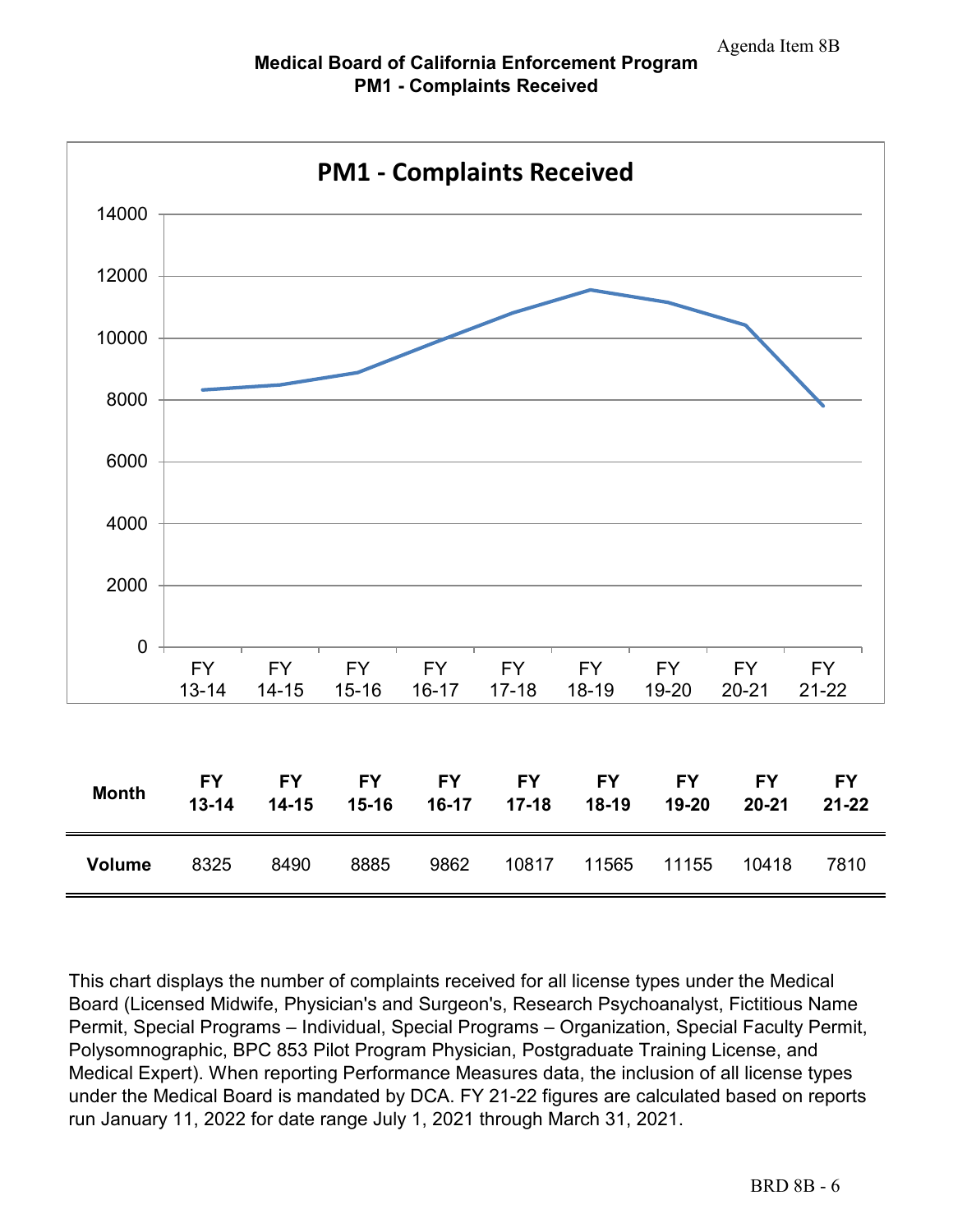



This chart displays the average number of days to open/process a complaint received for all license types under the Medical Board (Licensed Midwife, Physician's and Surgeon's, Research Psychoanalyst, Fictitious Name Permit, Special Programs – Individual, Special Programs – Organization, Special Faculty Permit, Polysomnographic, BPC 853 Pilot Program Physician, Postgraduate Training License, and Medical Expert). When reporting Performance Measures data, the inclusion of all license types under the Medical Board is mandated by DCA. FY 21-22 figures are calculated based on reports run January 11, 2022 for date range July 1, 2021 through March 31, 2021.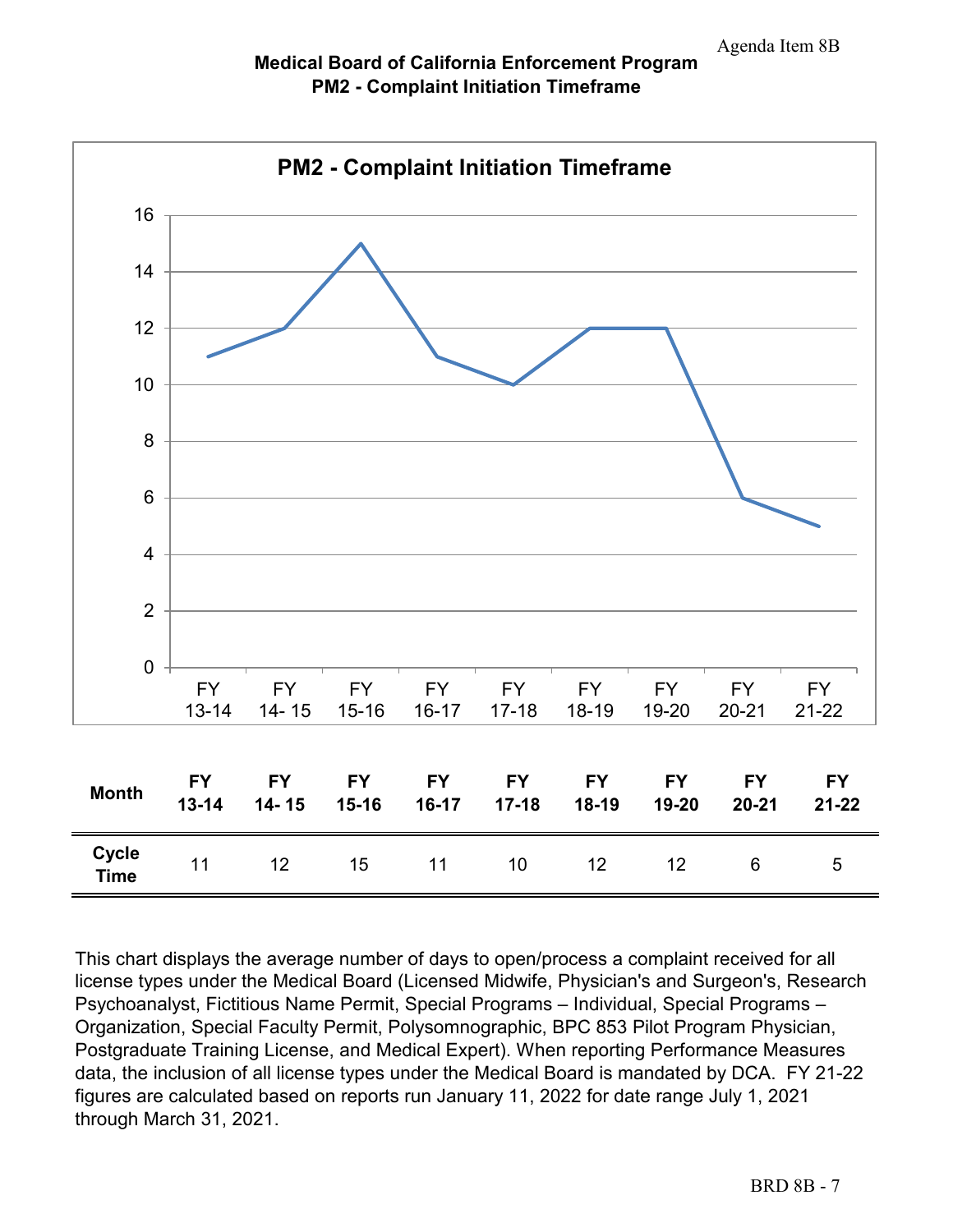## **Medical Board of California Enforcement Program Average Days to Complete Complaints in the Central Complaint Unit**

| Quarter   | <b>Fiscal Year</b> | <b>Fiscal Year</b> | <b>Fiscal Year</b> | <b>Fiscal Year</b> | <b>Fiscal Year</b> |
|-----------|--------------------|--------------------|--------------------|--------------------|--------------------|
|           | $17 - 18$          | $18-19$            | $19 - 20$          | $20 - 21$          | $21 - 22$          |
| Quarter 1 | 90                 | 138                | 163                | 164                | 85                 |
| Quarter 2 | 90                 | 140                | 153                | 137                | 90                 |
| Quarter 3 | 94                 | 146                | 152                | 130                | 97                 |
| Quarter 4 | 98                 | 151                | 157                | 122                |                    |



Average Days to Complete Complaints in Complaint Unit includes complaints resolved by Complaint Unit and Complaint Unit processing days for cases completed at field investigation.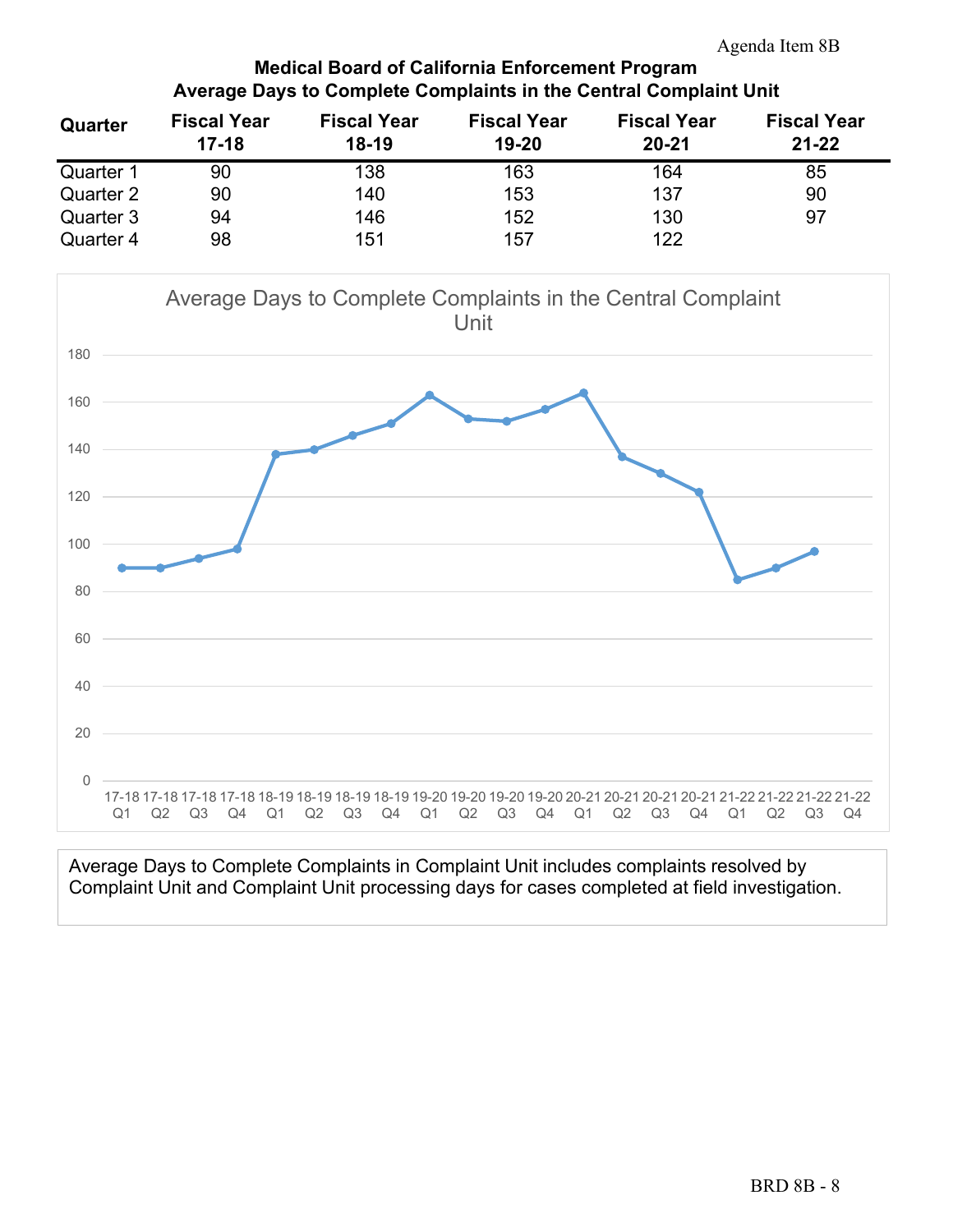## **Medical Board of California Enforcement Program Average Days to Complete Investigations in Complaint Investigations Office**

| Quarter   | <b>Fiscal Year</b> | <b>Fiscal Year</b> | <b>Fiscal Year</b> | <b>Fiscal Year</b> | <b>Fiscal Year</b> |
|-----------|--------------------|--------------------|--------------------|--------------------|--------------------|
|           | $17 - 18$          | $18-19$            | $19-20$            | $20 - 21$          | $21 - 22$          |
| Quarter 1 | 336                | 306                | 172                | 236                | 370                |
| Quarter 2 | 303                | 293                | 165                | 253                | 365                |
| Quarter 3 | 305                | 270                | 169                | 319                | 332                |
| Quarter 4 | 315                | 258                | 179                | 351                |                    |



Investigation processing days are from the date case was assigned to Complaint Investigation Office (CIO) Investigator by Complaint Unit until closure or referral (does not include Complaint Unit processing days for complaints completed at CIO). Includes physician and surgeon data only.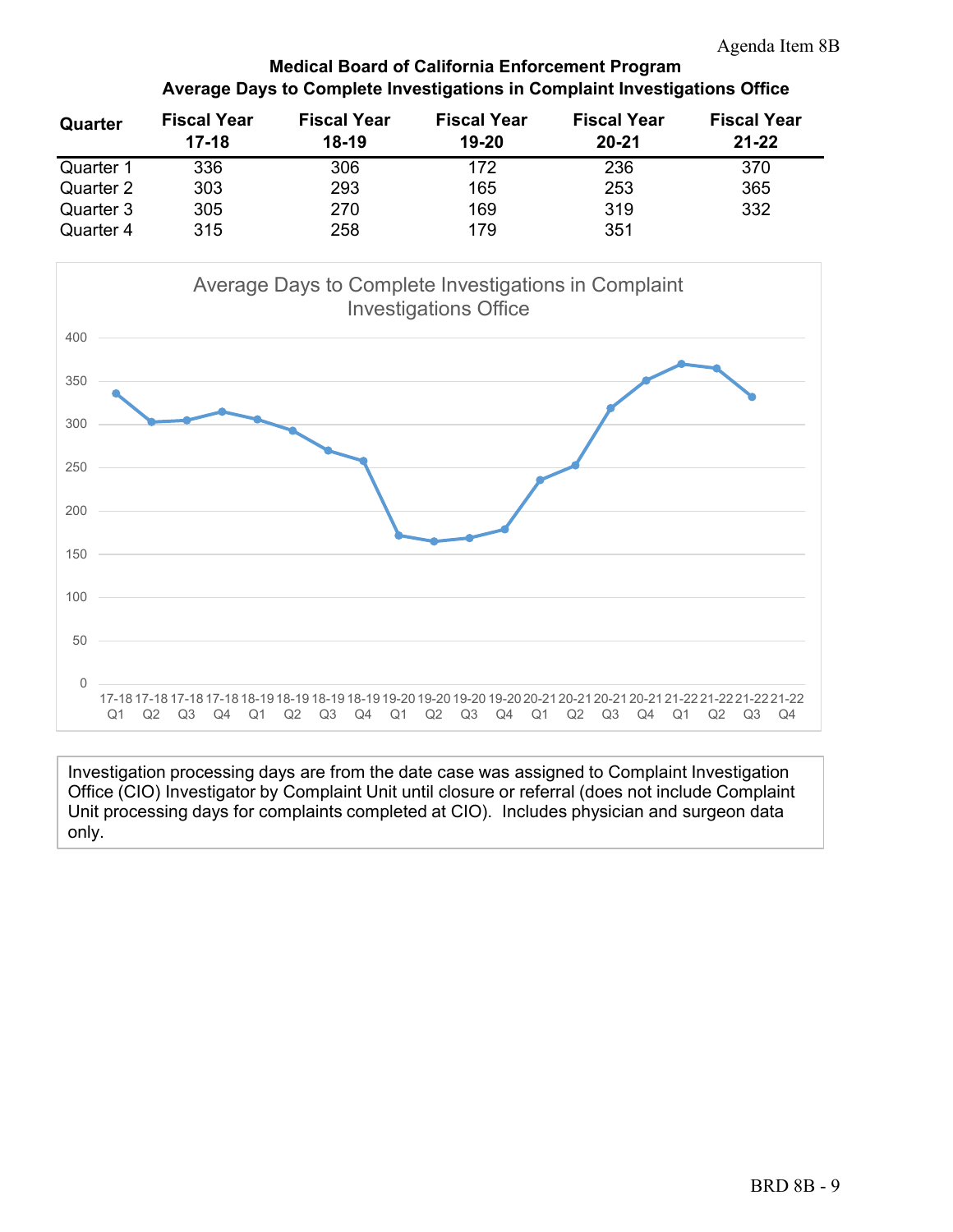#### **Medical Board of California Enforcement Program Average Days to Complete Investigations in HQIU**

| Quarter   | <b>Fiscal Year</b> | <b>Fiscal Year</b> | <b>Fiscal Year</b> | <b>Fiscal Year</b> | <b>Fiscal Year</b> |
|-----------|--------------------|--------------------|--------------------|--------------------|--------------------|
|           | $17-18$            | $18-19$            | 19-20              | $20 - 21$          | $21 - 22$          |
| Quarter 1 | 520                | 523                | 584                | 574                | 608                |
| Quarter 2 | 530                | 512                | 587                | 565                | 623                |
| Quarter 3 | 505                | 538                | 569                | 585                | 621                |
| Quarter 4 | 509                | 547                | 548                | 584                |                    |



Effective 7/1/18 investigation processing days are from the date the case was referred to HQIU until closure or referral (this does not include Complaint Unit processing days for complaints completed at HQIU). This includes post-investigation processing time by HQIU, and review time by the Attorney General and Board after the investigation is completed, which is an average of 10 days through March 2022. Includes physician and surgeon data only.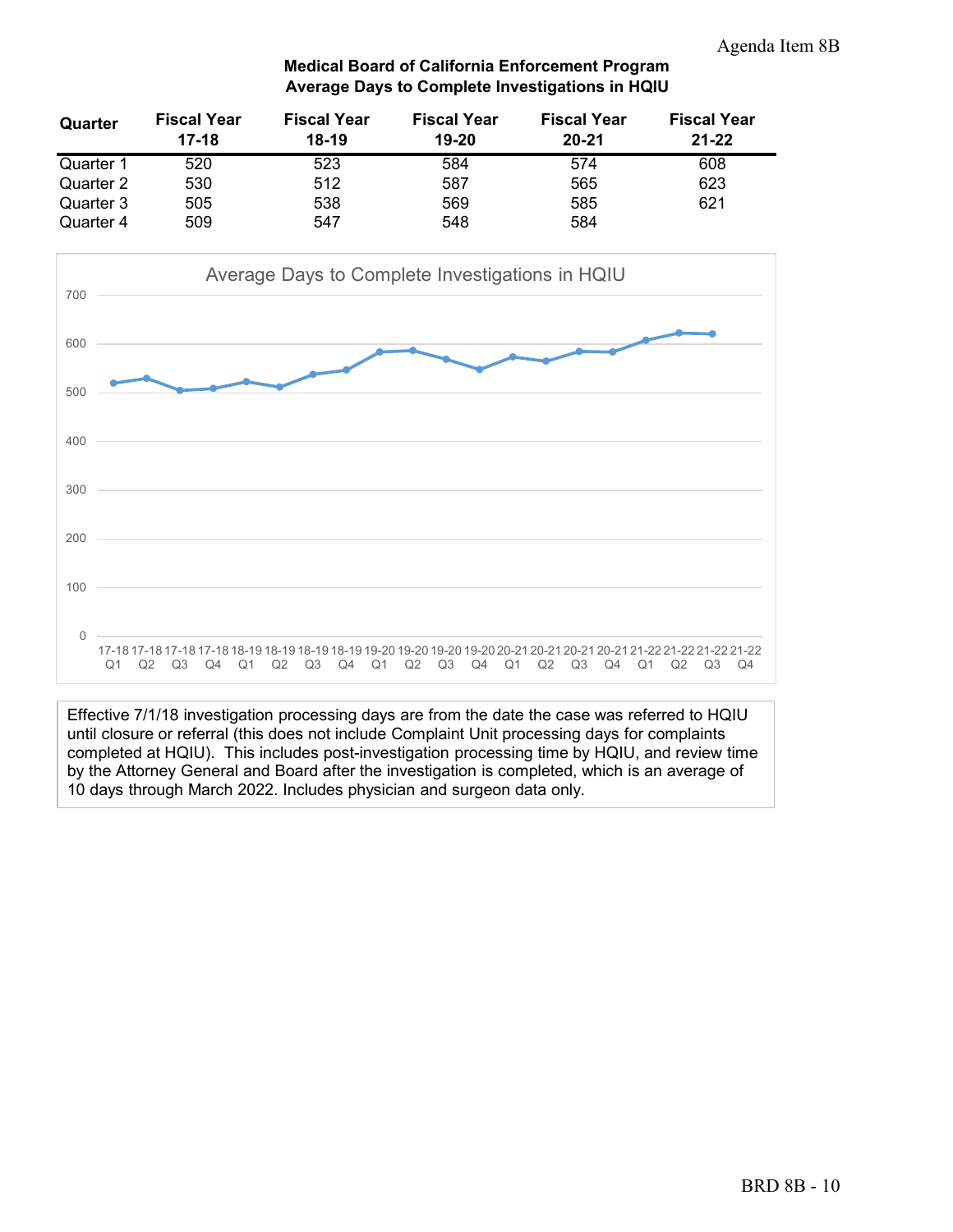# **California Enforcement Program Average HQIU Investigation Days by Case Type**

| Case Type by Fiscal Year        | $17 - 18$ | $18-19$ | 19-20 | $20 - 21$ | $21 - 22$ |
|---------------------------------|-----------|---------|-------|-----------|-----------|
| Overall                         | 509       | 548     | 548   | 584       | 621       |
| Gross Negligence/Incompetence   | 549       | 597     | 561   | 588       | 630       |
| Inappropriate Prescribing       | 564       | 548     | 665   | 651       | 725       |
| <b>Unlicensed Activity</b>      | 450       | 482     | 529   | 659       | 641       |
| Sexual Misconduct               | 493       | 494     | 426   | 460       | 532       |
| <b>Mental/Physical Illiness</b> | 399       | 460     | 481   | 476       | 558       |
| Self-Abuse of Drugs/Alcohol     | 528       | 413     | 417   | 416       | 420       |
| Fraud                           | 328       | 661     | 469   | 560       | 510       |
| Conviction of a Crime           | 396       | 585     | 528   | 444       | 402       |
| <b>Unprofessional Conduct</b>   | 504       | 565     | 492   | 483       | 546       |

Effective 7/1/18 investigation processing days are from the date the case was referred to HQIU until closure or referral (this does not include Complaint Unit processing days for complaints completed at HQIU). This includes post-investigation processing time by HQIU, and review time by the Attorney General and Board after the investigation is completed, which is an average of 10 days through March 2022. Includes physician and surgeon data only.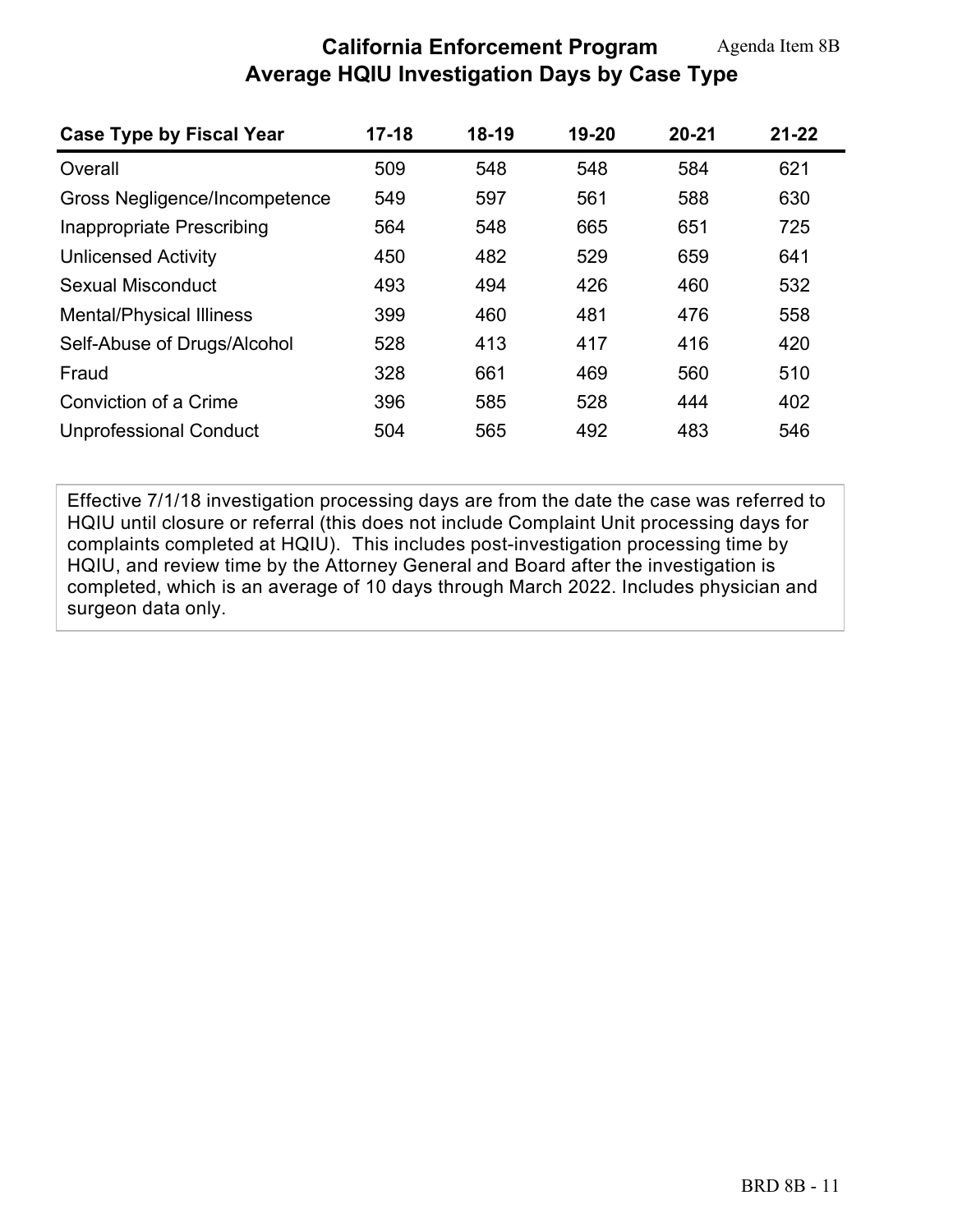#### **Medical Board of California Enforcement Program Average Days to File Administrative Charges Prepared by the Office of the Attorney General** Agenda Item 8B

| Quarter   | <b>Fiscal Year</b><br>$17-18$ | <b>Fiscal Year</b><br>18-19 | <b>Fiscal Year</b><br>19-20 | <b>Fiscal Year</b><br>$20 - 21$ | <b>Fiscal Year</b><br>$21 - 22$ |
|-----------|-------------------------------|-----------------------------|-----------------------------|---------------------------------|---------------------------------|
| Quarter 1 | 59                            | 69                          | 83                          | 99                              | 88                              |
| Quarter 2 | 63                            | 66                          | 90                          | 110                             | 86                              |
| Quarter 3 | 64                            | 66                          | 87                          | 108                             | 81                              |
| Quarter 4 | 63                            | 67                          | 89                          | 100                             |                                 |



Average Days to File Formal Charges are the days from the date the case is referred to the AG's Office until formal charges are filed. Includes physician and surgeon data only.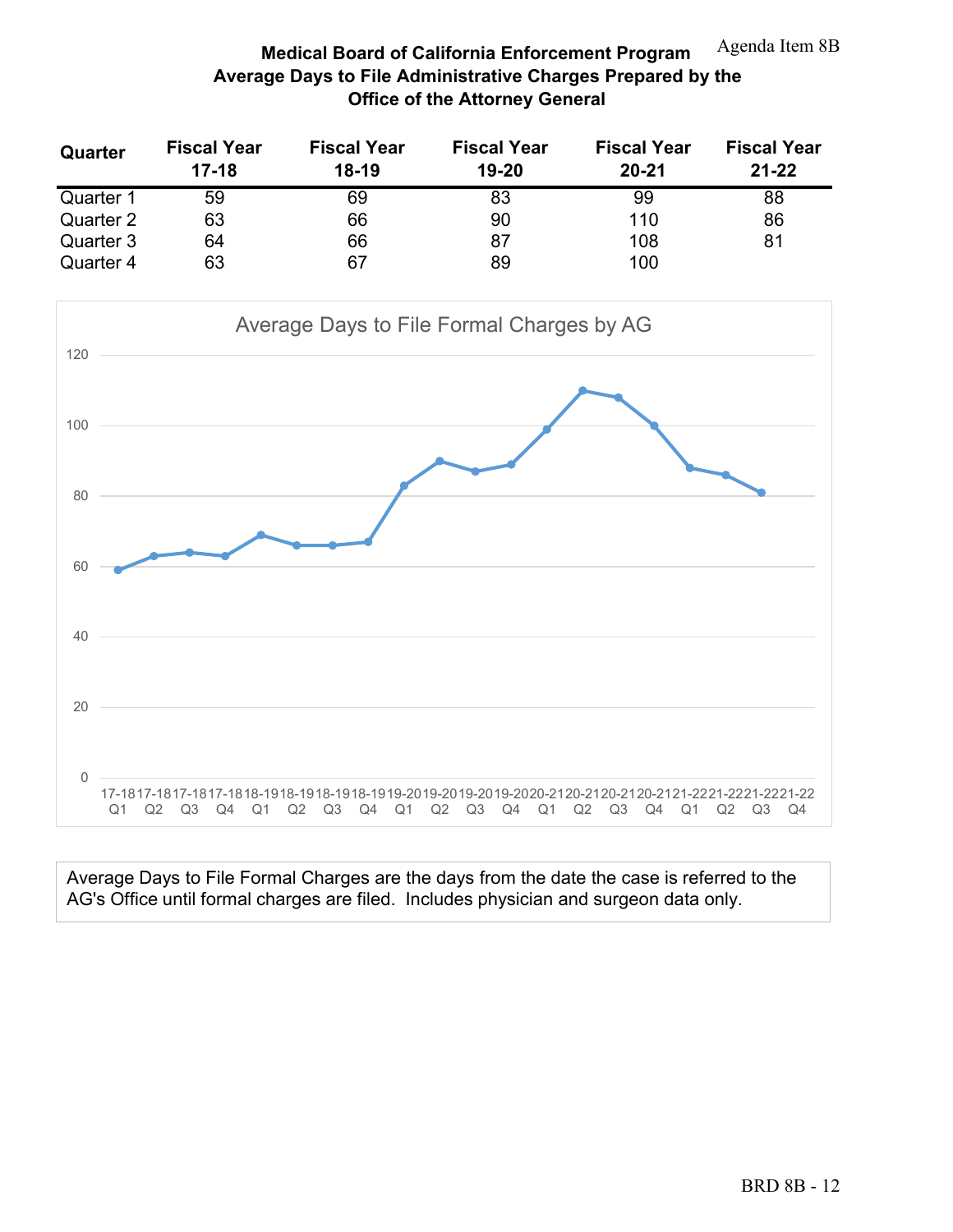# **ENFORCEMENT TIMEFRAMES**

Agenda Item 8B

| <b>Fiscal Year</b>                                                                                                                 | $17 - 18$<br>Average | $17 - 18$<br><b>Median</b> | $18-19$ <sup>1</sup><br>Average | $18-19^{1}$<br><b>Median</b> | 19-20<br>Average | 19-20<br><b>Median</b> | $20 - 21$<br>Average | $20 - 21$<br><b>Median</b> | $21 - 22^{2}$<br>Average | $21 - 22^{2}$<br><b>Median</b> |
|------------------------------------------------------------------------------------------------------------------------------------|----------------------|----------------------------|---------------------------------|------------------------------|------------------|------------------------|----------------------|----------------------------|--------------------------|--------------------------------|
| <b>COMPLAINT PROCESSING</b>                                                                                                        | 98                   | 58                         | 151                             | 122                          | 157              | 111                    | 122                  | 54                         | 97                       | 52                             |
| <b>INVESTIGATION PROCESSING - MBC -</b><br>CIO (Complaint Investigation Office)                                                    | 316                  | 251                        | 258                             | 127                          | 179              | 133                    | 351                  | 283                        | 332                      | 250                            |
| <b>INVESTIGATION PROCESSING - HQIU</b><br>(Health Quality Investigation Unit)                                                      | 510                  | 483                        | 547                             | 502                          | 548              | 517                    | 584                  | 585                        | 621                      | 655                            |
| <b>TOTAL MBC &amp; HQIU DAYS</b>                                                                                                   | 119                  | 68                         | 179                             | 141                          | 171              | 127                    | 143                  | 68                         | 173                      | 78                             |
| <b>TOTAL MBC &amp; HQIU YEARS</b>                                                                                                  | 0.33                 | 0.19                       | 0.49                            | 0.39                         | 0.47             | 0.35                   | 0.39                 | 0.19                       | 0.47                     | 0.21                           |
| AG PREP - Attorney General Preparation for<br>Accusation/Petition to Revoke/Accusation &<br>Petition to Revoke/Statement of Issues | 63                   | 51                         | 67                              | 55                           | 89               | 70                     | 100                  | 72                         | 81                       | 62                             |
| POST - Accusation/Petition to<br>Revoke/Accusation & Petition to<br><b>Revoke/Statement of Issues</b>                              | 322                  | 285                        | 333                             | 311                          | 369              | 345                    | 384                  | 351                        | 388                      | 368                            |
| <b>ACCUSATION DECLINED BY AG</b>                                                                                                   | 114                  | 19                         | 53                              | 32                           | 48               | 29                     | 45                   | 30                         | 57                       | 39                             |
| <b>TOTAL AG DAYS</b>                                                                                                               | 327                  | 286                        | 339                             | 312                          | 374              | 354                    | 470                  | 447                        | 477                      | 453                            |
| <b>TOTAL AG YEARS</b>                                                                                                              | 0.90                 | 0.78                       | 0.93                            | 0.85                         | 1.02             | 0.97                   | 1.29                 | 1.22                       | 1.31                     | 1.24                           |
| <b>TOTAL MBC &amp; AG DAYS</b>                                                                                                     | 926                  | 939                        | 1016                            | 1057                         | 1090             | 1110                   | 1129                 | 1193                       | 1158                     | 1237                           |
| <b>TOTAL MBC &amp; AG YEARS</b>                                                                                                    | 2.54                 | 2.57                       | 2.78                            | 2.90                         | 2.99             | 3.04                   | 3.09                 | 3.27                       | 3.17                     | 3.39                           |

Years calculated using 365 days per year 1 Effective 7/1/18 investigation processing days are from the date the case was referred to HQIU for investigation until

closure or referral (this does not include Complaint Unit processing days for complaints completed at HQIU).

2 Data through 3/31/22.

Includes physican and surgeon data only.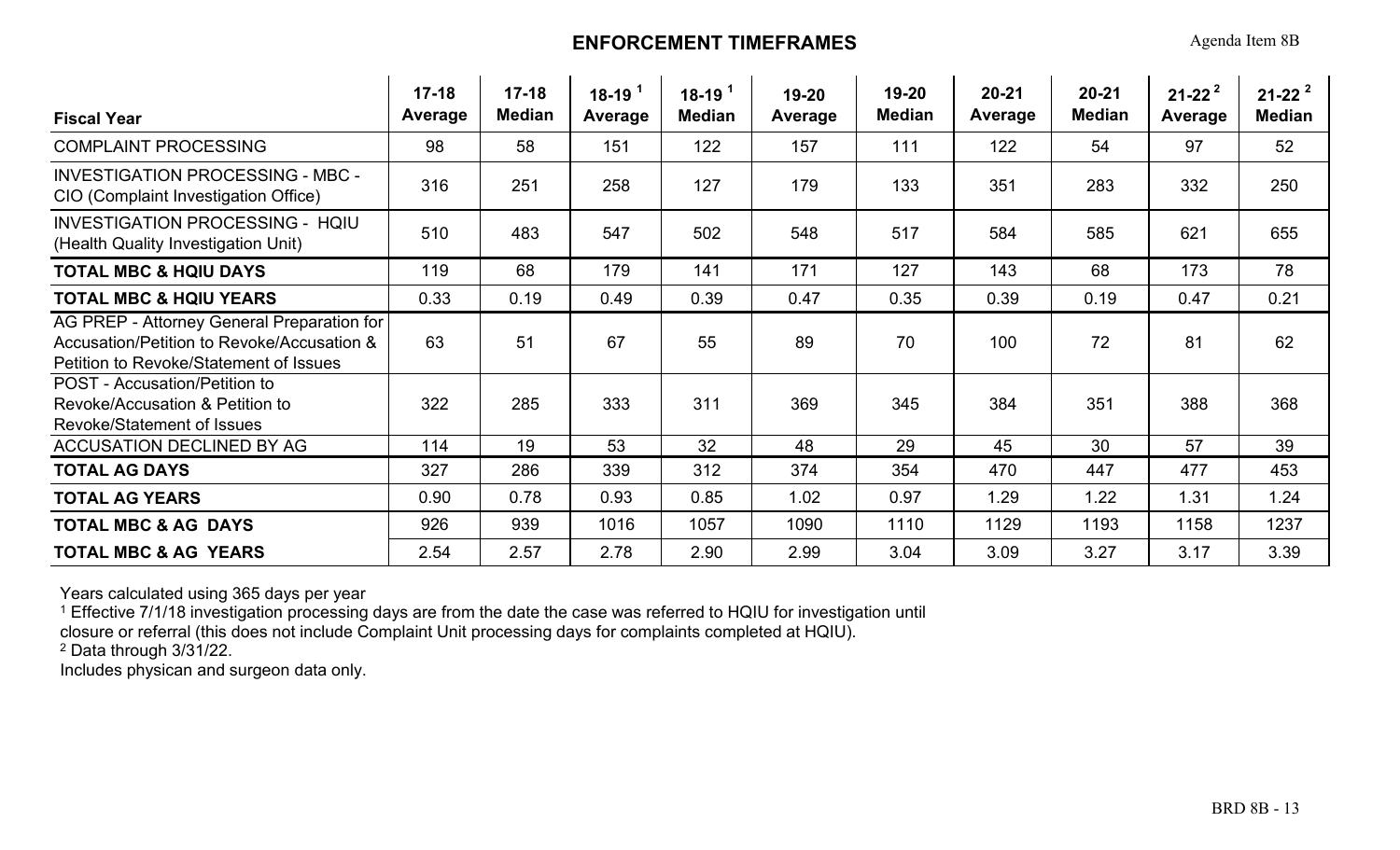| Pending Enforcement Caseload Summary <sup>1</sup>                    |                          |                          |                          |                            |      |                |                         |    |                            |                                 |                             |          |                  |
|----------------------------------------------------------------------|--------------------------|--------------------------|--------------------------|----------------------------|------|----------------|-------------------------|----|----------------------------|---------------------------------|-----------------------------|----------|------------------|
| Data Current as of April 29, 2022                                    |                          |                          |                          |                            |      |                |                         |    |                            |                                 |                             |          |                  |
|                                                                      | $0 - 3$<br><b>Months</b> | $4 - 6$<br><b>Months</b> | $7 - 9$<br><b>Months</b> | $10 - 12$<br><b>Months</b> | Year |                | 2 Years 3 Years 4 Years |    | Over <sub>4</sub><br>Years | <b>Total by</b><br><b>Group</b> | Previous<br>Quarter<br>Data | Variance | $\%$<br>Variance |
| <b>Central Complaint Unit</b>                                        | 1,399                    | 773                      | 551                      | 78                         | 24   | $\overline{2}$ | $\mathbf{0}$            | 0  | 0                          | 2,827                           | 2,284                       | 543      | 24%              |
| <b>Complaint Investigation Unit</b>                                  | 46                       | 40                       | 29                       | 21                         | 19   | 9              | $\mathbf{0}$            | 0  | 0                          | 164                             | 179                         | $-15$    | $-8%$            |
| <b>Health Quality Investigation Unit</b>                             | 159                      | 158                      | 149                      | 189                        | 437  | 175            | 4                       | 0  | 0                          | 1,271                           | 1,501                       | $-230$   | $-15%$           |
| <b>Completed Investigations Awaiting</b><br>Disposition <sup>2</sup> | 59                       | $\overline{0}$           | $\Omega$                 | $\Omega$                   | 0    | $\mathbf{0}$   | $\Omega$                | 0  | 0                          | 59                              | 24                          | 35       | 146%             |
| <b>Citation and Fine Desk</b>                                        | 32                       | 12                       | 21                       | 22                         | 68   | 46             | $\mathbf{0}$            | 0  | 0                          | 201                             | 256                         | $-55$    | $-21%$           |
| <b>Out-of-State Desk</b>                                             | 62                       | 26                       | 20                       | 4                          |      | $\Omega$       | $\mathbf{0}$            | 0  | 0                          | 113                             | 40                          | 73       | 183%             |
| AG Services <sup>3</sup>                                             | 18                       | 22                       | 16                       | 4                          | 5    | $\Omega$       | $\mathbf{0}$            | 0  | 0                          | 65                              | 59                          | 6        | 10%              |
| AG-Pre <sup>4</sup>                                                  | 97                       | 42                       | 19                       | 16                         | 41   | 13             | ⇁                       | 5  | 2                          | 242                             | 249                         | $-7$     | $-3%$            |
| AG-Post <sup>5</sup>                                                 | 70                       | 58                       | 74                       | 60                         | 89   | 11             | 9                       | 5  | 4                          | 380                             | 427                         | $-47$    | $-11%$           |
| <b>Total by Age</b>                                                  | 1,942                    | 1,131                    | 879                      | 394                        | 684  | 256            | 20                      | 10 | 6                          | 5,322                           | 5,019                       | 303      | 6%               |

<sup>1</sup> Includes physician and surgeon data only.<br><sup>2</sup> Represents the number of completed investigations returned by HQIU to the Board for review and determination of outcome.

<sup>3</sup> AG Services includes petitions to compel, subpoena enforcement, and referrals for citation appeals.<br><sup>4</sup> AG-Pre includes cases transmitted to the AG but the Accusation/Petition to Revoke/Accusation & Petition to Revoke/

5 AG-Post includes Accusation/Petition to Revoke/Accusation & Petition to Revoke/Statement of Issues that have been filed.

\* Probation Monitoring caseload removed at the request of the Board.